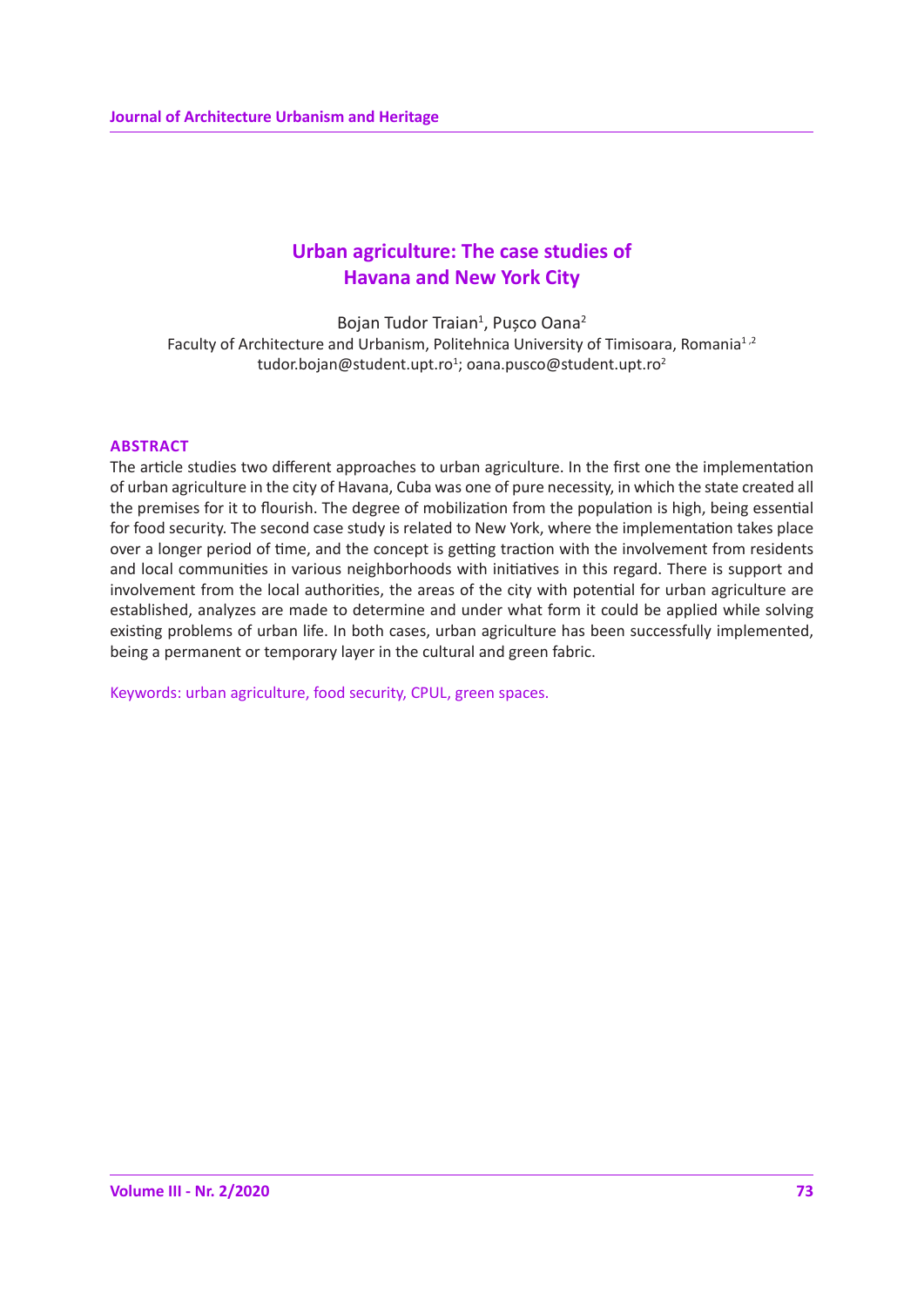#### I. INTRODUCTION

Population around the globe is increasing, and urban areas are expanding their borders, a well-founded reason why life in urban areas should be analyzed and examined, but especially in order to prevent our alienation as individuals from our nature, what it means to plant, to grow. Urban farms ensure the enrichment of the community, through food security, jobs, compensate for some expenses, promote social interactions and educational programs, the gardens also help to reduce the effect of urban heat, reduce the impact of storm water and decrease the energy invested in food chains.

#### II. CASE STUDY: HAVANA

Beginning from 1917, the U.S. imposed commercial, economic and financial embargo to Cuba through different acts: Trading with the Enemy Act of 1917, the Foreign Assistance Act of 1961, the Cuban Assets Control Regulations of 1963, the Cuban Democracy Act of 1992 and so on. Cuba had to rely on a close relationship with the Soviet Union in order to develop its economy, roughly 85% of Cuba's trade being with the Soviet block.

Due to centuries of colonialism, prioritizing sugar cane, rice, citrus plantations, Cuba neglected it's domestic food consumption, forcing it to rely on imports from the Soviet Union.

After the collapse of the Soviet system in 1989, Cuba found itself in a tough situation, an economic crisis, with its food security being threatened. Cuba was thrown in a food crisis, due to the loss of imports from the Soviet block.

Havana, Cuba's capital and largest city, serves as a model replicated throughout the country, being the hardest hit city and being able to regenerate socially, economically through urban agriculture. It transitioned from largely scaled, highly intensive, exotic, single crop plantations to small scale, largely diversified, organic or semi-organic farming system. Food production was decentralized, local markets with a short distribution chain were encouraged.

A big step in promoting urban agriculture was the creation of an Urban Agriculture Department. It implemented a series of different projects in coordination with NGO's, research centers with the goal of using all of the city's unused space for production. This included: vacant lots, rooftops, balconies, terraces, etc. It's first policy was to establish land use rights for farmers. They would request a specific plot to the local government, typically in the area where they reside, and the local municipality would grant them that specific plot with a lease contract, with the condition that the plot was used for production. If the demander was a cooperative, the state would also provide infrastructure, such as a sales kiosk, tool shed, irrigation system and startup loans.

Another step was creating agricultural extension services, which are organized to respond and serve the needs of farmers. They offer assistance and knowledge to farmers, as well as means to monetize their yields by providing information, promoting agricultural techniques, providing access to infrastructure, coordinating logistics, and offering educational workshops. Also, they organize the community by encouraging members to associate with nearby groups, as well as integrating new members into the food network.

Previously all food was bought and sold through government stores. After the bills have passed the government allowed food to be sold on sites or on farmer's markets so that the logistic chain would shorten or be non-existent. The food would be always fresh and the distribution chain would shorten.

The city farms and gardens were organized into five main categories [1]:

Huertos Populares (popular gardens): cultivated privately by urban residents in small parcels all over Havana (Fig. 1).

Organicoponicos and Huertos Invensivos (intensive gardens): Gardens in raised container beds with a high ratio of compost to soil, run by a state institution or by private individuals (Fig. 2). Autoconsumos: Self-provisioning gardens that belong to and produce for the workers. They usually supply the cafeterias of a particular workplace, an institution: hospitals, factories and schools.

Campesinos particulares: individual small plots cultivated by farmers, largely working in the peri-urban, greenbelt around the city.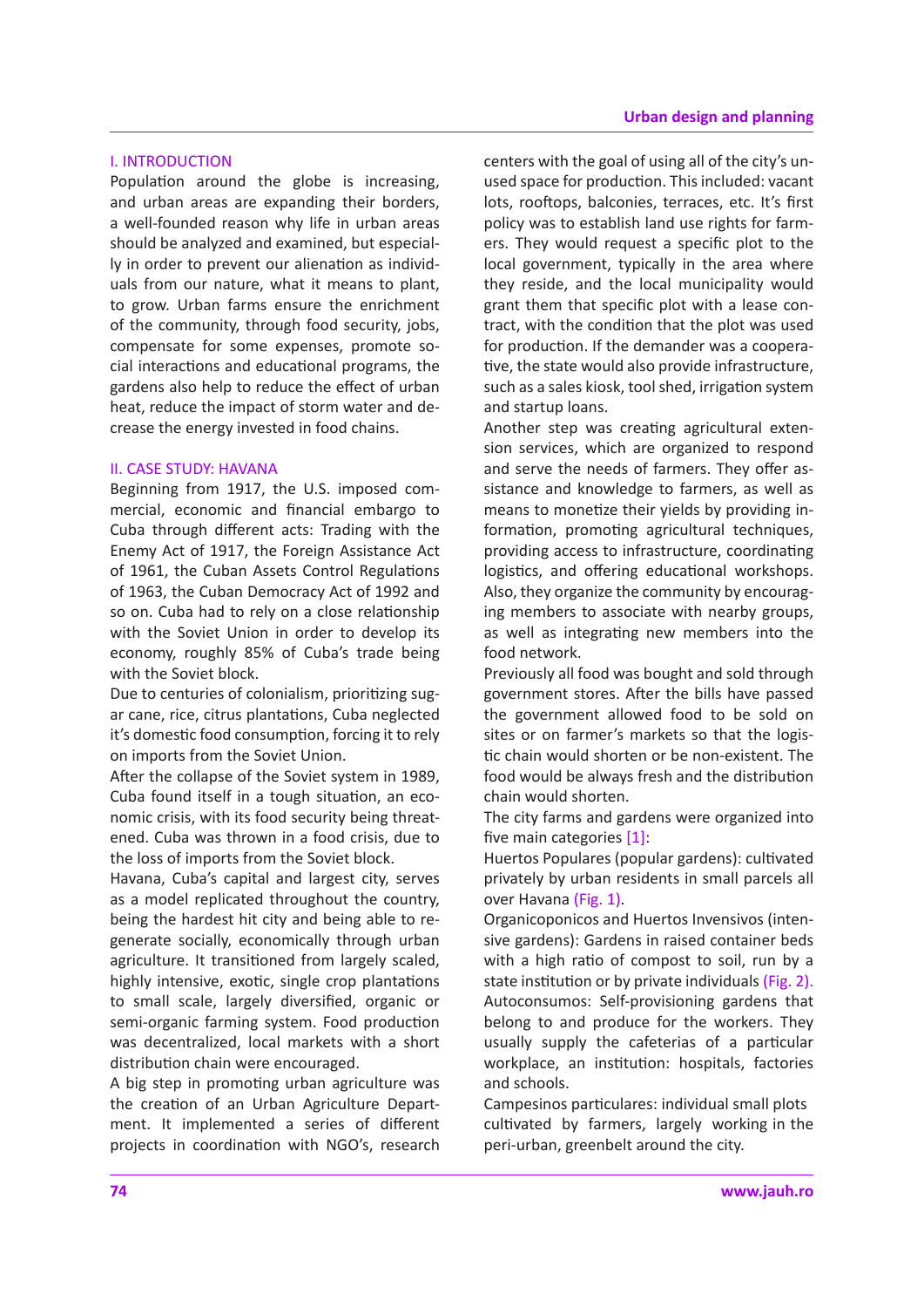## **Journal of Architecture Urbanism and Heritage**







Fig. 2. Representation of Huertos Intensivos [2]

Empresas estatales: large farms run as state enterprises, many with increasing decentralization, autonomy and degrees of profit shared with workers.

Havana has a compact city core, which de-compacts towards the edges, with small plots dispersed through the city center. Larger sites for urban agriculture tend to be found at the edge of the urban fabric or adjacent to major roads.

In their work, "Continuous productive urban landscapes" [2], Andre Viljoen and Katrin Bohn researched how big urban agriculture plots need to be in order to provide full-time employment and to be economically viable. Of those mentioned above, the most productive and probably most representative are the organicoponicos, with yields up to 20kg/sqm/yr. They require at least 500 sqm and imported soil and containers. Organicoponicos are raised container beds 120 cm wide with 65 cm left for paths placed fully above the ground with a soil mixed with compost or manure, suitable for paved areas, or areas where the soil isn't fertile. Usually, the produce is consumed by the farmers, or sold at the farm door locally.

An interesting approach used by the Cubans was using vacant lots in the middle of the urban fabric to temporarily occupy a site for community garden (huertos populares). Although the space isn't enough for large scale urban agriculture, it is large enough to create a social, communal space. Such examples we can find throughout Havana.

In a very short period Cuba increased its food yield, shortened its distribution chain, managed the food security crisis and changed nutrition habits, primarily of the disadvantaged population (in some regions urban agriculture provides 30% of the calorie intake). Its success relies heavily on policy making, the education programs working closely with the population and the will of the community to be involved with farming.

Urban agriculture in Cuba accounts for a large percentage of the total agricultural production (Fig. 3) [3].



Fig. 3. Urban Agriculture as a Percentage of Total Production [3]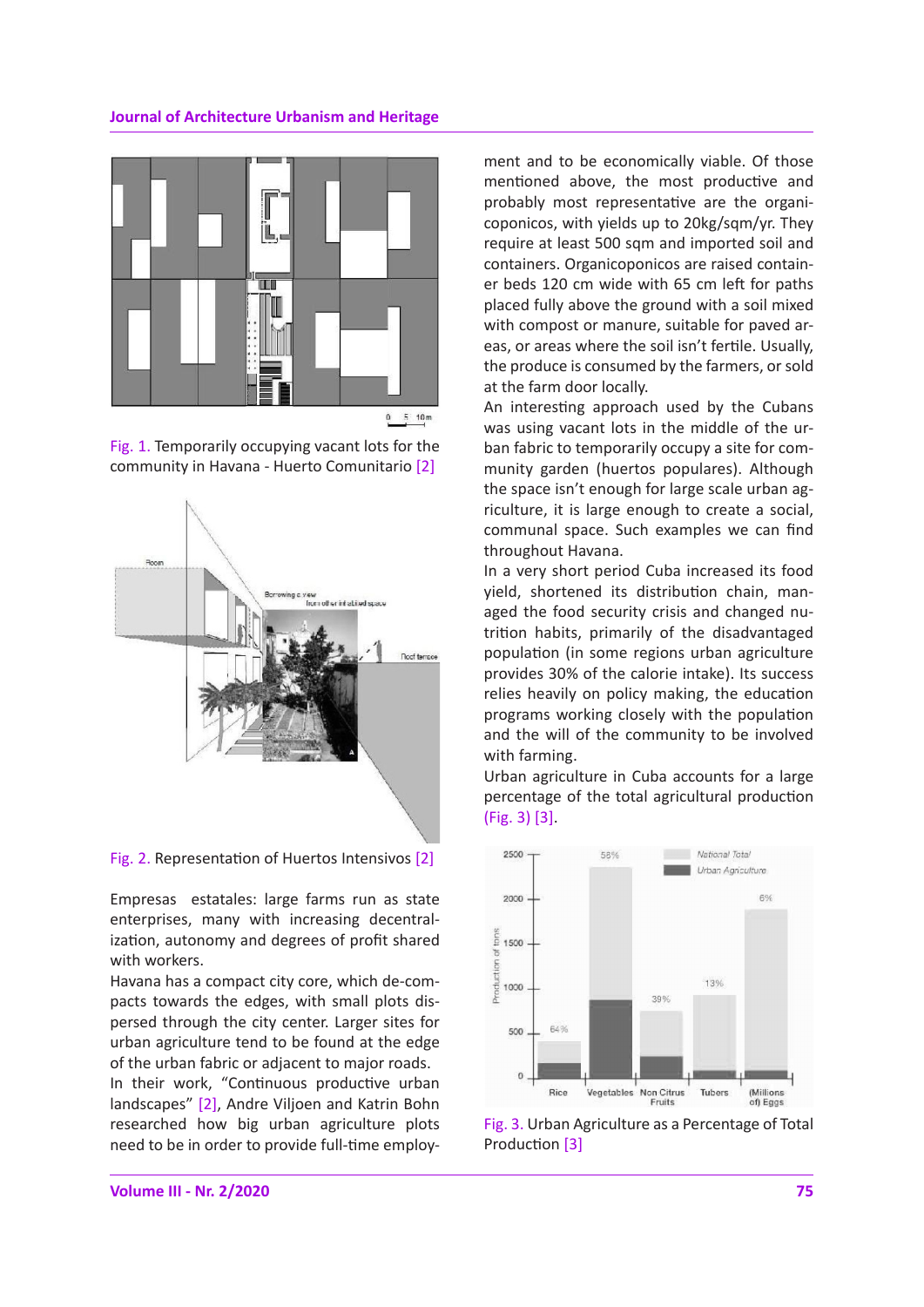## III. CASE STUDY: NEW YORK CITY

New York City is one of the most densely populated cities in the United States with a population of approximately 8 million people in 5 boroughs. The high price of land makes urban farming seem an inadequate concept but given that urban agriculture relies heavily on local capital, and support from communities who need a healthy lifestyle, food and diversity, this is the perfect place for this movement to flourish.

In this case, the urban agriculture approach is a way of understanding how agriculture works in a synergetic relationship with the city and urban environment, generating a new urbanism movement and a new type of continuous and productive urban landscape (CPUL).

Urban agriculture, in the case of NYC has the capacity to solve a series of problems that the population is facing.

There are many areas where convenience stores, and discount stores that have the major food retailers, are not selling fresh and nutritious produce. The difficulty also comes from the fact that very few inhabitants have a car, so moving to other areas of the city is difficult, but as a solution, a program has appeared that offers tax relief helping small businesses that develop in these areas, and the development of urban farms. In these areas the situation has improved. Recent studies reveal that the percentage of NYC residents suffering from obesity and diabetes is much higher than the national average. The communities that suffer the most from this disease are situated in low income neighborhoods, which suffer from social inequalities situated usually near vacant lots in the city, which are unable to access fresh, healthy food [4].

An environmental issue NY is facing is high temperature in the urban area, which can be up to 12 degrees higher than that in the surrounding rural areas. As a solution, increasing the amount of vegetation is one of the best ways to change the thermal balance, where the ground allows it. Shading and vegetation block and redistribute solar radiation. Many areas, however, are completely paved, leaving only roofs as a possible additional green space for greening the area. If we can think about a solution applied on a large scale, local farms on roofs could help lower temperatures and significantly cool the urban environment.

This new approach to planning, described in a study done by Urban Design Lab Columbia University, begins with Identifying the availability and spatial distribution of land suitable (soil degradation, water management composting and waste management, energy consumption) for farming in the city [5].

Often, different issues can emerge which require political support from local municipality and cultural support from involved communities.

Available spaces in the urban fabric include vacant lots: belonging to the public administration, to the state or agencies and private land, free of construction.

Public vacant lots.

The approach involved an analysis on the distribution of these spaces in each area of the city, then pondering if it is suitable for immediate real estate development based on the site dimensions and neighborhood needs. Public vacant lots are best suited for this kind of practice because they can be assigned to specific uses through municipal policies; the approach being simple, thus increasing the political involvement in such actions. Encountered problems in this case are:

-the use of water - for public properties costs would be taken care of by the parks and recreation department, which deals with the management and support of agricultural planning in the urban environment. In some situations water was used from hydrants, but for large-scale applicability the department could find different solutions.

-soil contamination: in some situations the solution was to bring soil and excavate the existing one, or use compost beds on the existing soil or biological techniques that require a longer duration, but are done at reduced costs.

-a social problem: the change in zoning regulations or an interest in building on the specific site can spark community opposition which grew attached to its community garden Private vacant lots.

The decision is made to include tax incentives or even tax exemptions, considering that the state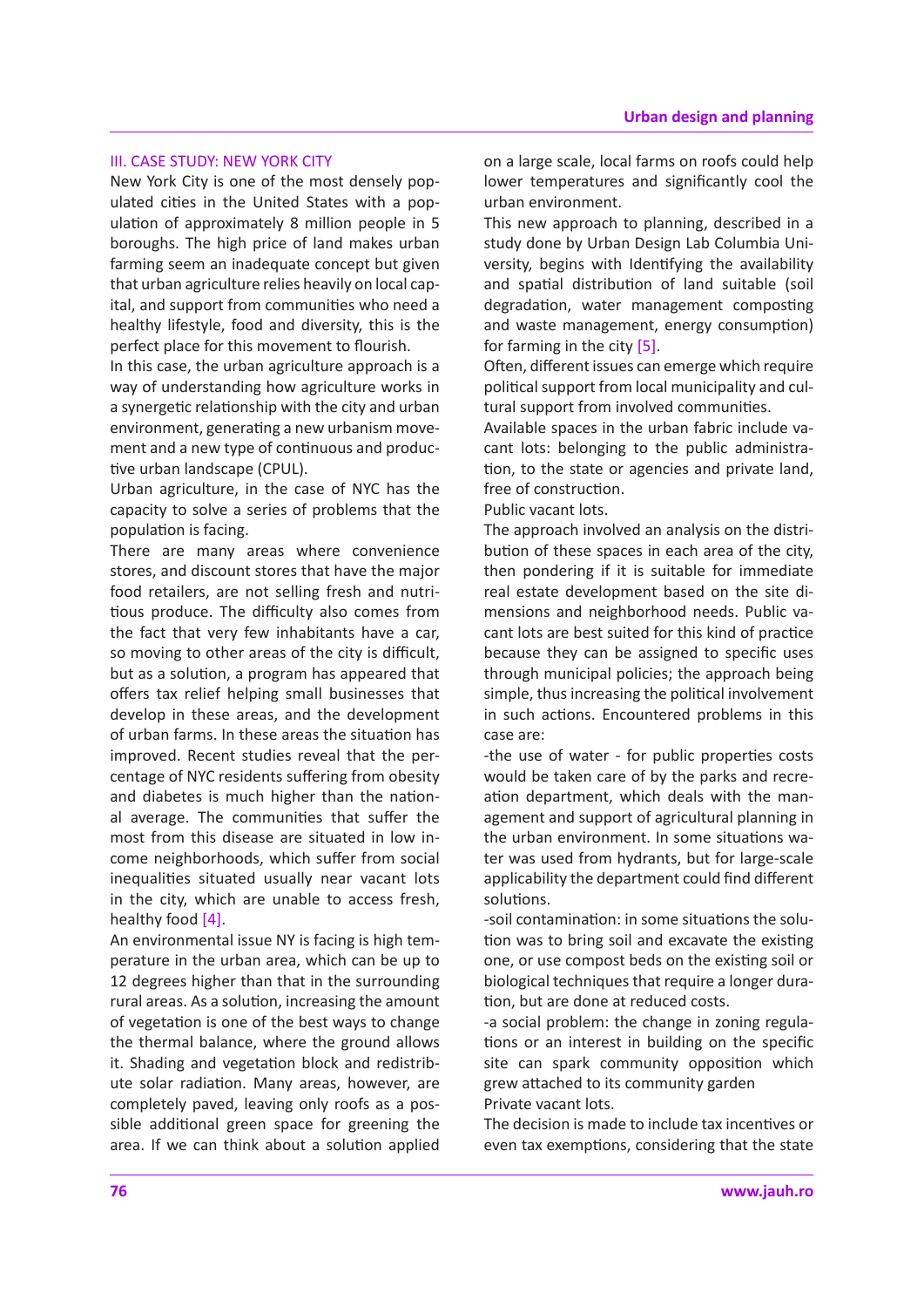#### **Journal of Architecture Urbanism and Heritage**

has a profit and the surrounding land becomes more valuable. A good example is in San Francisco where private individuals that obtain

permits, but do not have a budget to start work in time can obtain extensions to permits if they allow urban agriculture to be practiced temporarily on their land.

The public spaces with private capital can benefit from the exemption of the state taxes in exchange for making it available to the public for practicing agriculture on at least 50% of the plot area. Brightfarms, for example, are building greenhouses on top of supermarkets, shortening the distribution chain.

The land owned by schools or areas with which is directly adjacent

There are 285 schools and kindergartens from which some offer a wide range of opportunities regarding teaching students about food security, food waste and sustainable environment. Parking lots.

The green infrastructure plan involves the conversion of sites with parking destinations into other forms of green infrastructure, although these are an asset in a large city, they involve very large paved surfaces leading to disproportionate rainwater runoff.

Green streets.

The lack of studies that indicate the influence of pollution on the growth of food in areas in the immediate vicinity of the major arteries or along the squares.

Open space.

Recreational green spaces could include smallscale proposals to familiarize residents with the concept of community garden, especially in neighborhoods with inhabitants with lower incomes. In 2008, an analysis showed that NY has a courtyard area almost equal to the surface of other green open spaces.

#### Green roofs.

Green roofs could come as a solution for reducing the amount of rainwater by retaining between 52% -100% precipitation. Green roofs can also retain heavy metals especially in areas with high air pollution.

Due to the density and high price of land in NY roof farming is a common practice. For larger production it should be considered:

-a structural analysis of the building; buildings not older than 1900, because after 1970 the construction regulations were tightened and the roofs would withstand a greater weight, -the type and the way of accessing the roof, -the size of clearings, agriculture being more profitable the practice on a larger surface; -it should have a maximum of 10 floors, because at high altitude the climatic conditions change; -taking into accountthe solar map, for an adequate exposure in crop culture. Identifying the quality of the soil.

After the selection of desired space for implementation, a soil study is requested. It will establish the necessary interventions depending on the quality and level of contamination of the soil, and the economic implications. Composting is well suited for urban agriculture due to the large paved areas and lack of nutritious soil. This methodology was applied for Bronx District 3 (Fig. 4), defined by an eclectic use of urban fabric with manufacturing in the west, several large collective housing buildings in the south, small collective housing in the eastern part. This district houses an ethnically diverse population of 77,572.



Fig. 4. Site availability Bronx District 3 [5]

380 vacant lots were identified, with the potential for development of urban farms, like: spaces in